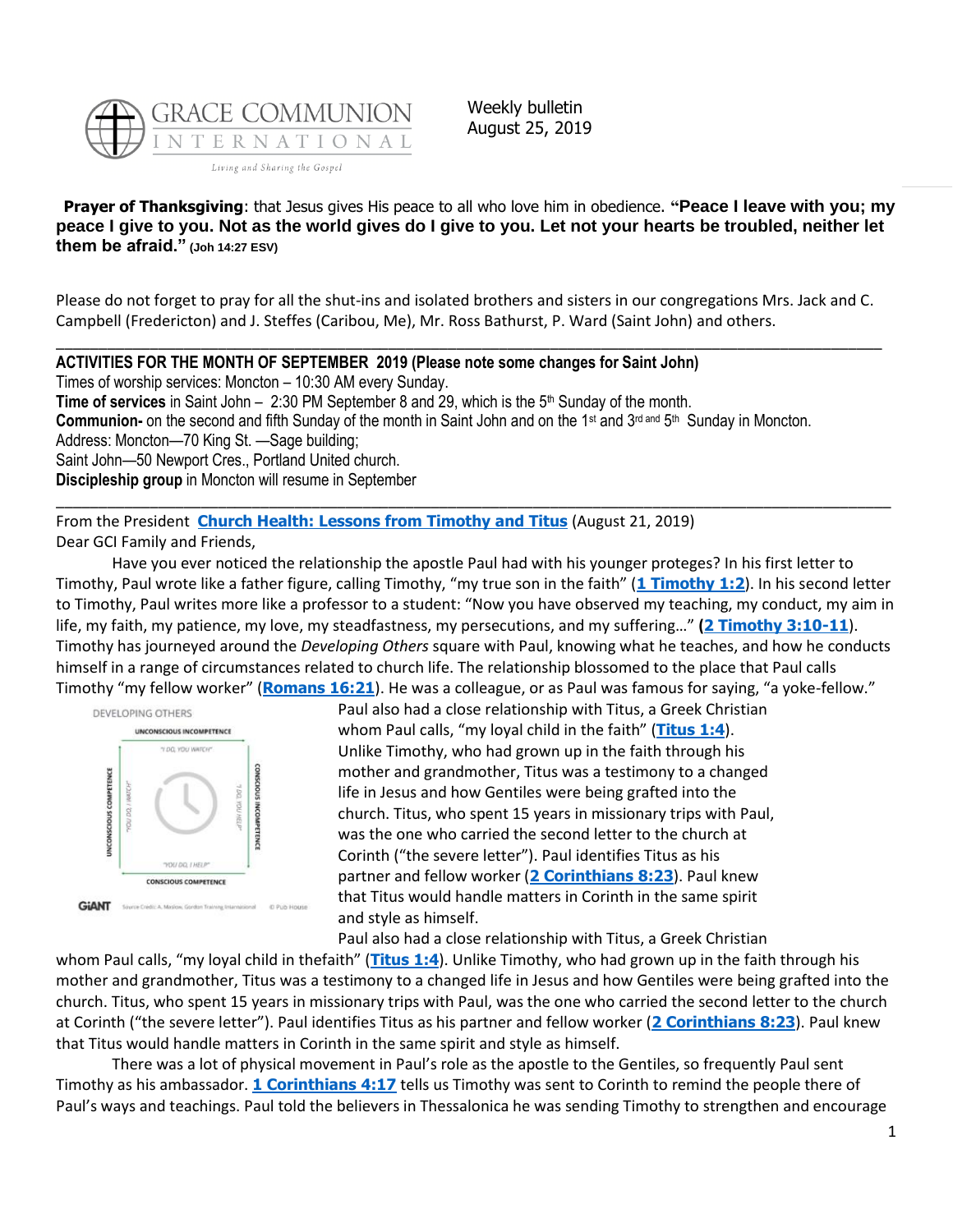them in their faith (**[1 Thessalonians 3:2](https://biblia.com/bible/niv/1%20Thess%203.2)**). Correcting false teaching and establishing sound doctrine was always a priority (the young New Testament church had to be discipled). We also see Timothy appointing elders and establishing church administration. (Paul's letters tell us Titus did similar work.)

In Ephesus, Paul left Timothy behind to oversee the church. Paul had given three years of attention to the church in Ephesus, and it is known as one of the healthiest of the New Testament churches.

Paul also empowered Titus, sending him to straighten out Crete. Crete was the wild frontier where the gospel had only recently arrived. Paul describes the Cretans as, "rebellious people, idle talkers and deceivers, especially those of the circumcision; they must be silenced, since they are upsetting whole families by teaching for sordid gain what it is not right to teach. It was one of them, their very own prophet, who said, 'Cretans are always liars, vicious brutes, lazy gluttons'" (**[Titus 1:10-12](https://biblia.com/bible/niv/Titus%201.10-12)**).

Paul gave Titus a ministry action plan, "**I left you behind in Crete for this reason, that you should put in order what remained to be done, and should appoint elders in every town, as I directed you…"** (**[Titus 1:5](https://biblia.com/bible/niv/Titus%201.5))**. In other words, "be a living example of what a Christian should be. Don't just go there and teach what a Christian should be like, but show them what they can be, just as you were transformed in Christ."

What a great compliment to both Timothy and Titus that they could be trusted lieutenants who could be assigned to a church and a region that allowed them to be the second generation of leaders in the New Testament church.

#### **Summary**

What do we learn about church health from the parallel stories of Timothy and Titus? Pastors/leaders have different backgrounds and different personalities. Timothy appears to be more tender-hearted and prone to melancholy, and yet an able teacher for furthering and defending the gospel. Titus seems competent and trustworthy to carry out his assignments – even if he is working with brutes and liars. Paul invested heavily in both young men.

Churches are in different stages of development and can differ in the challenges they face. Even mature churches will face challenges when the glory isn't channeled back to God. We have no other choice than to work out of our present reality.

Discipleship is the ongoing work of the church. Sound teaching is great, but it is only impactful when the fruit of the Spirit is evident in the lives of the leaders, and they are living their lives in community with the church and neighborhood.

Development of future leaders will always be the ongoing work of the church. True mentoring is a lot of work and takes a lot of time – Titus traveled with Paul for 15 years. Because of Paul's skillful, intentional development of Timothy and Titus, I am certain these men took to heart the charge from **[2 Timothy 2:1-2](https://biblia.com/bible/niv/2%20Tim%202.1-2)** to purposefully pass along the faith and ministry skills they learned to other reliable men and women. Timothy and Titus could mentor well because they had been mentored well.

Titus' successor, Andreas Cretensis, eulogized him in the following way: *"The first foundation-stone of the Cretan church; the pillar of the truth; the stay of the faith; the never silent trumpet of the evangelical message; the exalted echo of Paul's own voice"* (Philip Hughes, *Paul's Second Epistle to the Corinthians).*

Titus and Timothy were excellent proteges who faithfully followed Paul as Paul walked in the footprints of Jesus. Brothers and sisters, isn't this the same echo we want to resound in the young proteges who are under our care? May the faith go forward with the future Timothys and Tituses to come.

Dedicated to developing others, Greg Williams

## **Calgary's Second Anniversary**

 $\_$  , and the set of the set of the set of the set of the set of the set of the set of the set of the set of the set of the set of the set of the set of the set of the set of the set of the set of the set of the set of th

The relaunched Grace Communion Church in Calgary, Alberta celebrated its second anniversary on July 21, 2019. There were over 30 in attendance including the President of State of the Heart Ministries, Dr. Ross Jutsum and 18 adults and children from the Democratic Republic of the Congo, now living in our city. This added much joy to our worship of Jesus Christ, our Lord and Savior who died for all.

The congregation, meeting in the Upper Room of a local community center was reminded by pastor David Sheridan of the major changes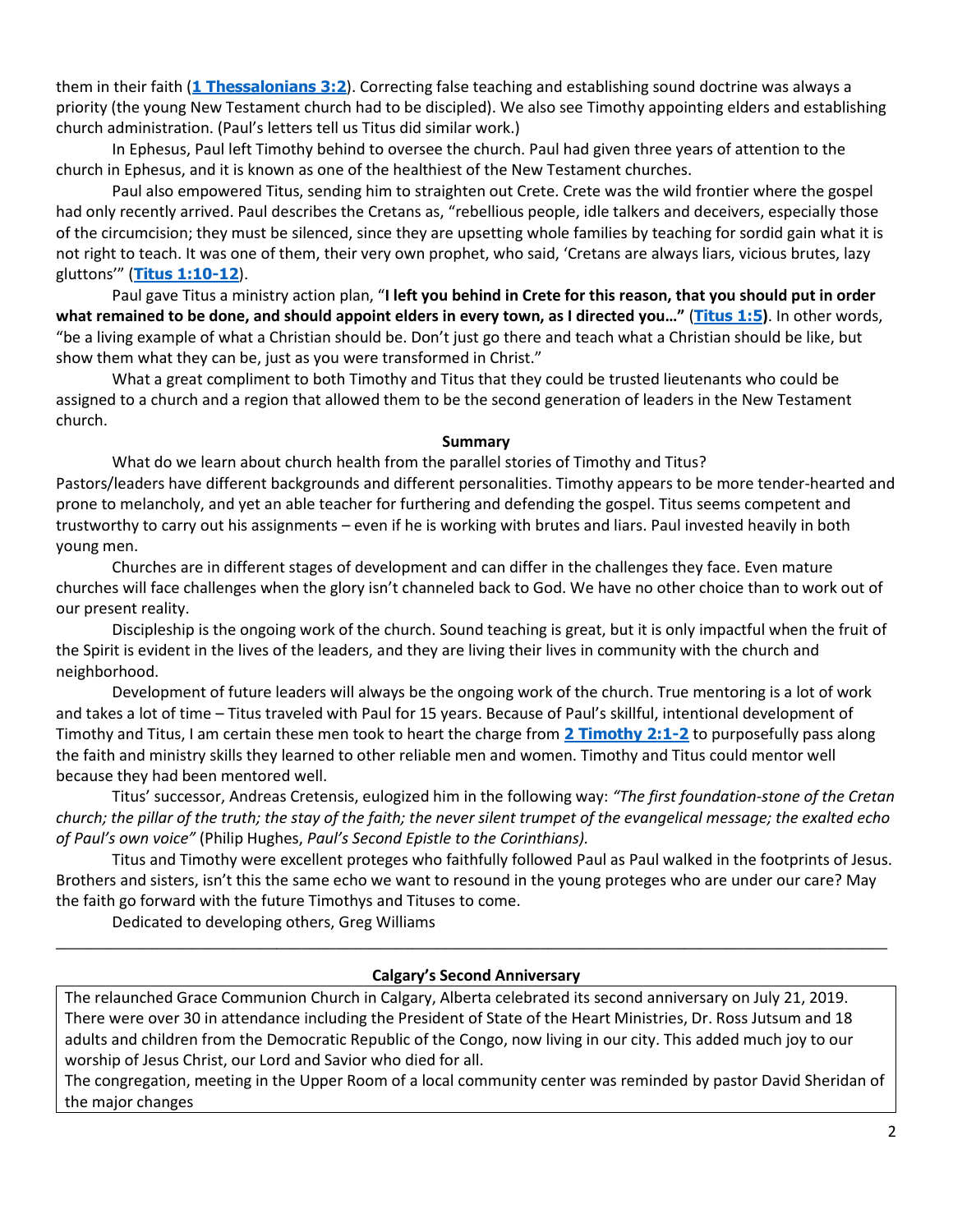

**Please pray for the many Christians living in very troubled areas** such India, Kazakhstan, Burma (Myanmar) and others where Christians have to deal with persecution, corruption in high places, lack of food, high inflation, high unemployment, etc. Please pray that they be strengthened by God the Father, in our Lord Jesus through the Holy Spirit. For more information, please see<https://www.vomcanada.com/News-Articles/>

Monthly GCI prayer guide is now posted in Featured Articles on our [www.worshiphim.ca](http://www.worshiphim.ca/) website.

Should you have forgotten the password to enter "For members only" on the [www.worshiphim.ca](http://www.worshiphim.ca/) website, please do not hesitate to contact Mr. Vautour.

#### $\_$  , and the set of the set of the set of the set of the set of the set of the set of the set of the set of the set of the set of the set of the set of the set of the set of the set of the set of the set of the set of th **GOD IS…**

# (from https://www.gci.org/articles/god-is/)

If you could ask God one question, what would it be? Maybe you would ask a big question: What is God's purpose for you? Or, what's going to happen to you after you die? Or perhaps, why does God let people suffer?

On the other hand, you might ask a question that seems minor but still perplexes you: Where did your puppy go after it ran away when you were 10? What would your life be like if you had married a lost sweetheart? Why did God make the sky blue?

But perhaps you might want to ask God about himself: Who are you? Or, what are you? Or, what do you want?

God's answer to such basic questions would go a long way toward answering other questions. Who and what God is, what God wants—these are aspects of God's nature. And the nature of God underlies everything else—why the universe is the way it is, who we are as humans, why our lives are the way they are, and what we should be doing with our time. Has anyone ever lived who didn't puzzle—at least a little—over such profound questions?

We humans can begin to grasp the answers. We can begin to understand the nature of God. Believe it or not, we can even come to share in that divine nature.

That is the subject of this series of articles—what we can know about God, at least a little bit. Thinkers throughout history have viewed God in different ways. But God reveals himself to us—through his creation, through his Word, and most especially through his Son, Jesus Christ. God shows us who and what he is, what he does, and even a lot about why he does what he does. He also tells us how we should relate to him now—and how we will relate to him in eternity.

Philosophers discuss the nature of God, but this series of articles is not based on philosophy. It is based on the Bible, which God uses to reveal himself to us. We accept the Scriptures as an authoritative source of information about who and what God is. This is written for people who want to know what the Bible says about God. Those who want a more philosophical approach, or those who are more skeptical of biblical authority, will need to turn elsewhere, although they may find these articles of interest, as well.